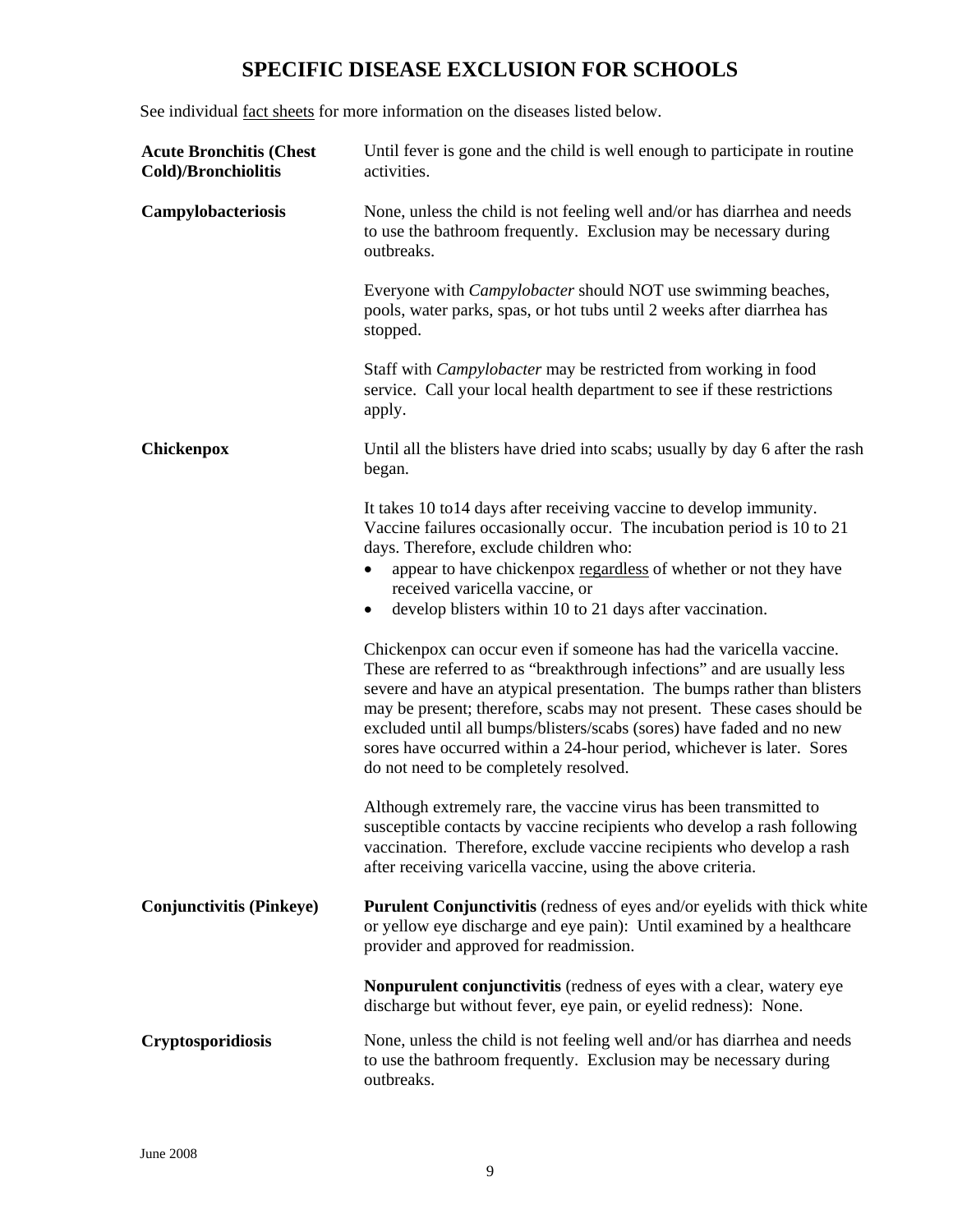| Cryptosporidiosis<br>(Continued)                 | Everyone with <i>Cryptosporidium</i> should NOT use swimming beaches,<br>pools, water parks, spas, or hot tubs for 2 weeks after diarrhea has<br>stopped.     |
|--------------------------------------------------|---------------------------------------------------------------------------------------------------------------------------------------------------------------|
|                                                  | Staff with <i>Cryptosporidium</i> may be restricted from working in food<br>service. Call your local health department to see if these restrictions<br>apply. |
| <b>Cytomegalovirus (CMV)</b><br><b>Infection</b> | None.                                                                                                                                                         |
| Diarrhea (Infectious)                            | None, unless the child is not feeling well and/or has diarrhea and needs<br>to use the bathroom frequently. Exclusion may be necessary during<br>outbreaks.   |
|                                                  | Everyone with diarrhea should NOT use swimming beaches, pools, water<br>parks, spas, or hot tubs for at least 72 hours after diarrhea has stopped.            |
|                                                  | Staff with diarrhea may be restricted from working in food service. Call<br>your local health department to see if these restrictions apply.                  |
| E. coli O157:H7 Infection                        | None, unless the child is not feeling well and/or has diarrhea and needs<br>to use the bathroom frequently. Exclusion may be necessary during<br>outbreaks.   |
|                                                  | Everyone with E. coli O157:H7 should NOT use swimming beaches,<br>pools, water parks, spas, or hot tubs until 2 weeks after diarrhea has<br>stopped.          |
|                                                  | Staff with E. coli O157:H7 may be restricted from working in food<br>service. Call your local health department to see if these restrictions<br>apply.        |
| <b>Enteroviral Infection</b>                     | None, unless the child is not feeling well and/or has diarrhea and needs<br>to use the bathroom frequently.                                                   |
| <b>Fifth Disease (Parvovirus)</b>                | None, if other rash-causing illnesses are ruled out by a healthcare<br>provider. Persons with fifth disease are no longer infectious once the<br>rash begins. |
| <b>Giardiasis</b>                                | None, unless the child is not feeling well and/or has diarrhea and needs<br>to use the bathroom frequently. Exclusion may be necessary during<br>outbreaks.   |
|                                                  | Everyone with <i>Giardia</i> should NOT use swimming beaches, pools, spas,<br>water parks, or hot tubs for 2 weeks after diarrhea has stopped.                |
|                                                  | Staff with <i>Giardia</i> may be restricted from working in food service. Call<br>your local health department to see if these restrictions apply.            |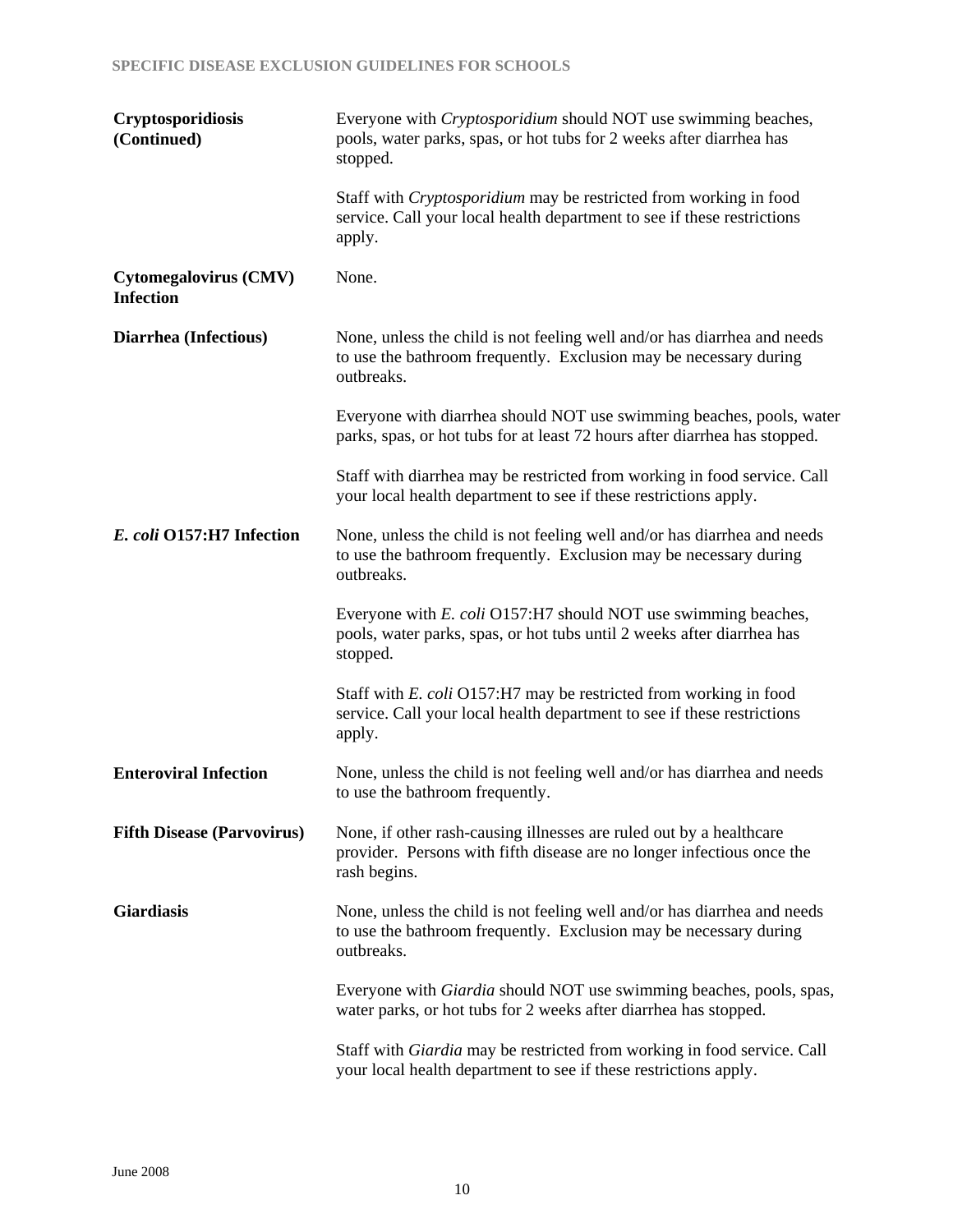# **SPECIFIC DISEASE EXCLUSION GUIDELINES FOR SCHOOLS**

| Hand, Foot, and Mouth<br><b>Disease</b>                         | Until fever is gone and child is well enough to participate in routine<br>activities (sores or rash may still be present).                                                                                                                                                                                                       |
|-----------------------------------------------------------------|----------------------------------------------------------------------------------------------------------------------------------------------------------------------------------------------------------------------------------------------------------------------------------------------------------------------------------|
| <b>Head Lice</b>                                                | Until first treatment is completed and no live lice are seen. Nits are NOT<br>considered live lice.                                                                                                                                                                                                                              |
| <b>Hepatitis A</b>                                              | Consult with your local or state health department. Each situation must<br>be looked at individually to decide if the person with hepatitis A can<br>spread the virus to others.                                                                                                                                                 |
| <b>Hepatitis B</b>                                              | None, unless the hepatitis B-infected child has unusually aggressive<br>behavior (e.g., biting) that cannot be controlled, oozing sores that cannot<br>be covered, or bleeding problems. A team of medical experts should<br>assess on a case-by-case basis to determine whether exclusion from some<br>activities is necessary. |
| <b>Hepatitis C</b>                                              | None, unless the hepatitis C-infected child has oozing sores that cannot<br>be covered or bleeding problems. A team of medical experts should<br>assess on a case-by-case basis to determine whether exclusion from some<br>activities is necessary.                                                                             |
| <b>Herpes Gladiatorum</b>                                       | Contact Sports: Exclude from practice and competition until all sores are<br>dry and scabbed. Treatment with oral medication may shorten exclusion<br>time. Follow the athlete's healthcare provider's recommendations and<br>specific sports league rules for when the athlete can return to practice and<br>competition.       |
| Herpes, Oral                                                    | None.                                                                                                                                                                                                                                                                                                                            |
| <b>HIV/AIDS</b>                                                 | None.                                                                                                                                                                                                                                                                                                                            |
| Impetigo                                                        | If impetigo is confirmed by a healthcare provider, until 24 hours after<br>treatment and sores are drying or improving.                                                                                                                                                                                                          |
| <b>Influenza</b>                                                | Until fever is gone and the child is well enough to participate in routine<br>activities.                                                                                                                                                                                                                                        |
| <b>Measles</b>                                                  | Until 4 days after the rash appears. A child with measles should not<br>attend any activities during this time period.                                                                                                                                                                                                           |
|                                                                 | Exclude unvaccinated children and staff, who are not vaccinated within<br>72 hours of exposure, for at least 2 weeks after the onset of rash in the<br>last person who developed measles.                                                                                                                                        |
| <b>Meningococcal Disease</b>                                    | Until the child has been on appropriate antibiotics for at least 24 hours<br>and is well enough to participate in routine activities.                                                                                                                                                                                            |
| <b>Methicillin-Resistant</b><br>Staphylococcus aureus<br>(MRSA) | If draining sores are present and cannot be completely covered and<br>contained with a clean, dry bandage or if a person cannot maintain good<br>personal hygiene.                                                                                                                                                               |
|                                                                 | Children who are only colonized do not need to be excluded.                                                                                                                                                                                                                                                                      |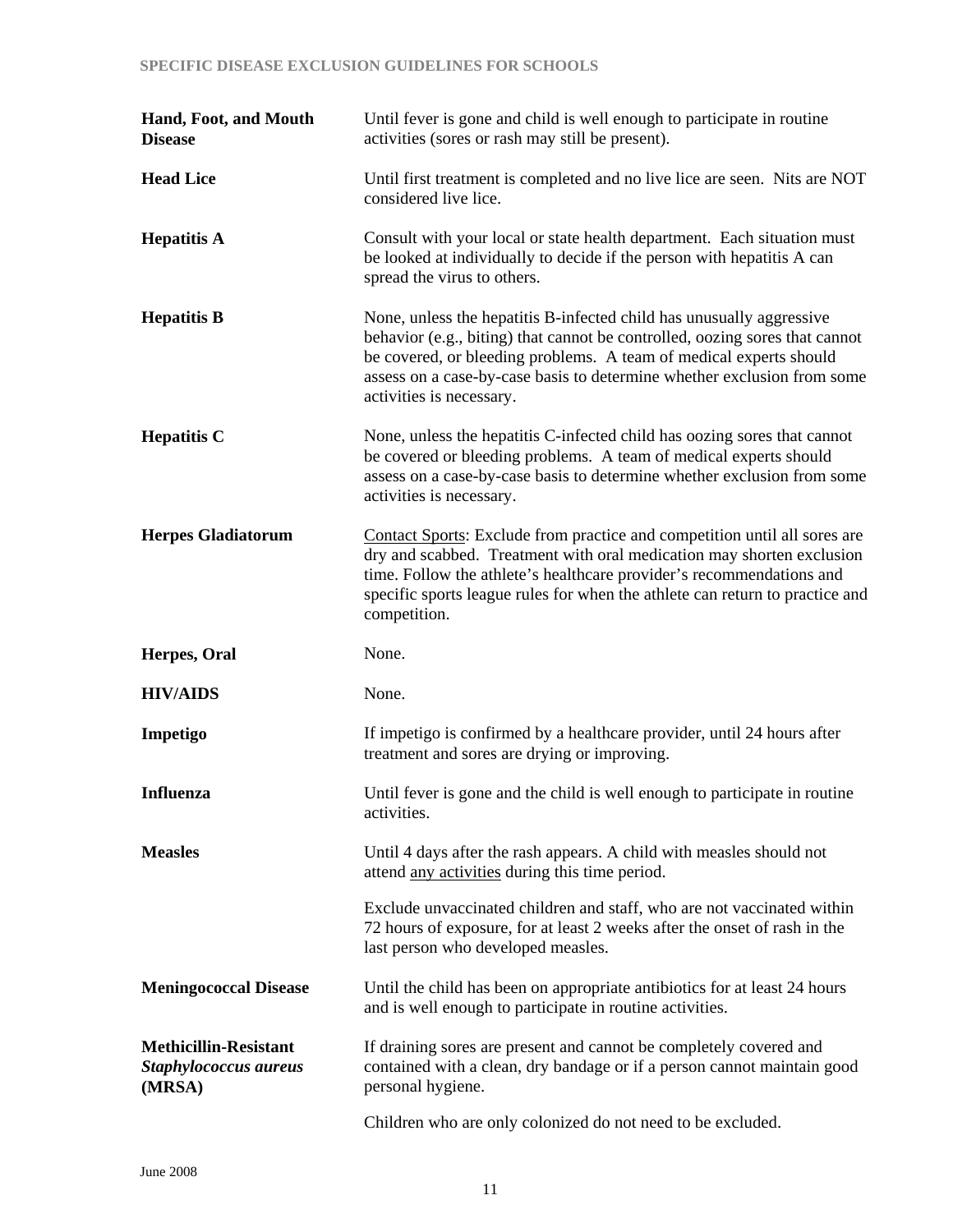| <b>Methicillin-Resistant</b><br>Staphylococcus aureus<br>(MRSA) Continued | Activities: Children with draining sores should not participate in any<br>activities where skin-to-skin contact is likely to occur until their sores are<br>healed. This means no contact sports.                                                                           |
|---------------------------------------------------------------------------|-----------------------------------------------------------------------------------------------------------------------------------------------------------------------------------------------------------------------------------------------------------------------------|
| <b>Molluscum Contagiosum</b>                                              | None. Encourage parents/guardians to cover bumps with clothing when<br>there is a possibility that others will come in contact with the skin. If not<br>covered by clothing, cover with a bandage.                                                                          |
|                                                                           | Activities: Exclude any child with bumps that cannot be covered with a<br>water tight bandage from participating in swimming or other contact<br>sports.                                                                                                                    |
| <b>Mononucleosis</b>                                                      | None, as long as the child is well enough to participate in routine<br>activities. Because students/adults can have the virus without any<br>symptoms, and can be contagious for such a long time, exclusion will not<br>prevent spread.                                    |
|                                                                           | Sports: Contact sports should be avoided until the student has recovered<br>fully and the spleen is no longer palpable.                                                                                                                                                     |
| <b>Mumps</b>                                                              | Until 5 days after swelling begins.                                                                                                                                                                                                                                         |
|                                                                           | Exclude unvaccinated children and staff if two or more cases of mumps<br>occur. Exclusion will last through at least 25 days after the onset of<br>parotid gland swelling in the last person with mumps. Once vaccinated,<br>students and staff can be readmitted.          |
| <b>Norovirus</b>                                                          | Until diarrhea and vomiting have stopped.                                                                                                                                                                                                                                   |
|                                                                           | Everyone with vomiting and/or diarrhea should NOT use pools,<br>swimming beaches, water parks, spas, or hot tubs for at least 72 hours<br>after diarrhea and/or vomiting symptoms have stopped.                                                                             |
|                                                                           | Staff must avoid food preparation when diarrhea and vomiting are<br>present and for at least 72 hours after diarrhea and/or vomiting have<br>stopped. Call your local health department to see if these restrictions<br>apply.                                              |
| <b>Parapertussis</b>                                                      | None, if the child is well enough to participate in routine activities                                                                                                                                                                                                      |
| <b>Pertussis</b><br>(Whooping Cough)                                      | Until 5 days after appropriate antibiotic treatment begins. During this<br>time the person with pertussis should NOT participate in any school or<br>community activities. If not treated with 5 days of antibiotics, exclusion<br>should be for 21 days after cough onset. |
|                                                                           | If there is a high index of suspicion that the person has pertussis, exclude<br>until 5 days of antibiotics are completed or until the laboratory test<br>comes back negative.                                                                                              |
| <b>Pinworms</b>                                                           | None.                                                                                                                                                                                                                                                                       |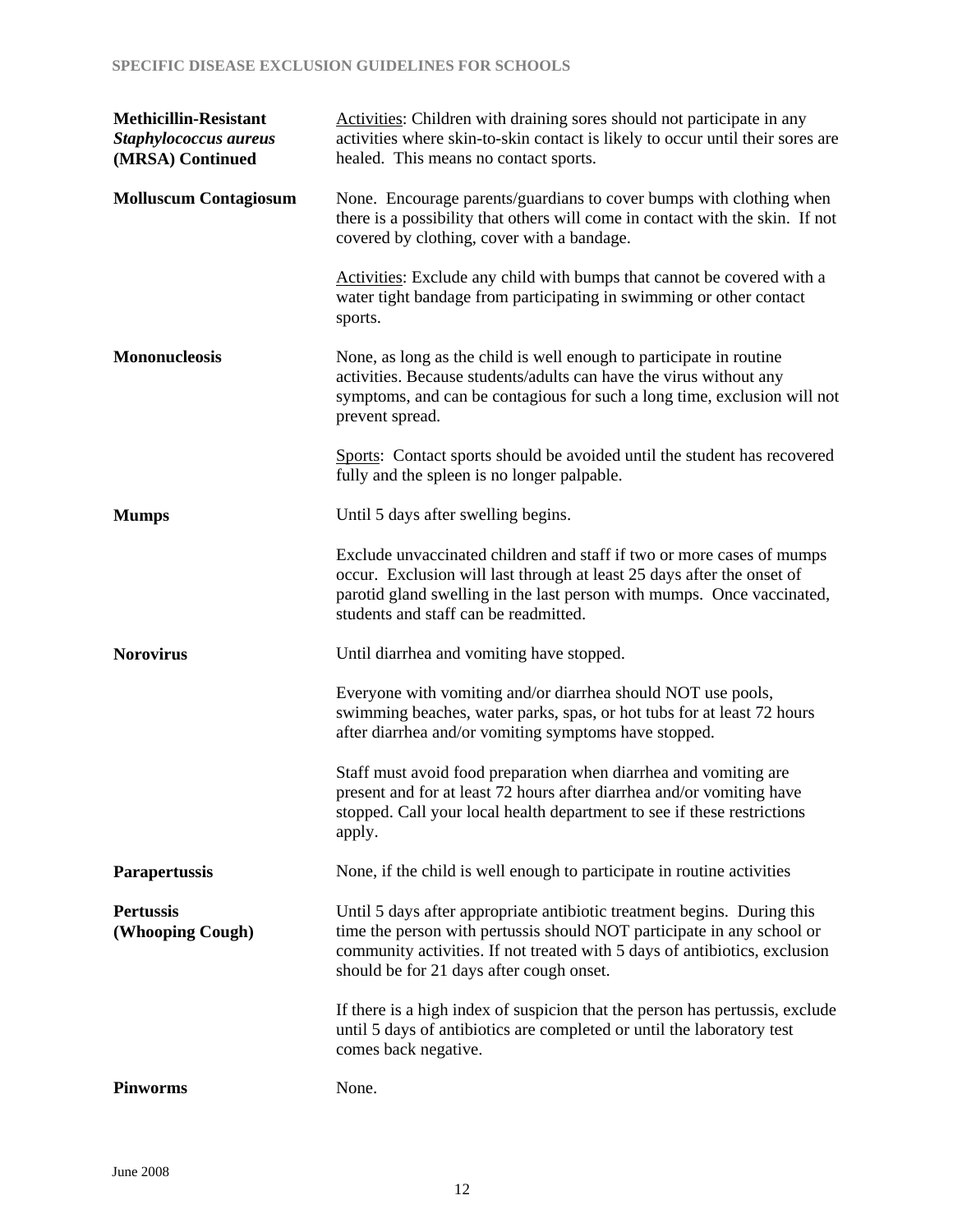## **SPECIFIC DISEASE EXCLUSION GUIDELINES FOR SCHOOLS**

| <b>Pneumococcal Infection</b>           | None, if the child is well enough to participate in routine activities.                                                                                                                                                      |
|-----------------------------------------|------------------------------------------------------------------------------------------------------------------------------------------------------------------------------------------------------------------------------|
| Pneumonia                               | Until fever is gone and the child is well enough to participate in routine<br>activities.                                                                                                                                    |
| <b>Respiratory Infection</b><br>(Viral) | Until fever is gone and the child is well enough to participate in routine<br>activities.                                                                                                                                    |
|                                         | None, for respiratory infections without fever, as long as the child is well<br>enough to participate in routine activities.                                                                                                 |
| <b>Ringworm</b>                         | Until treatment has been started or if the lesion cannot be covered. Or if<br>on the scalp, until 24 hours after treatment has been started.                                                                                 |
|                                         | Any child with ringworm should not participate in gym, swimming, and<br>other close contact activities that are likely to expose others until 72<br>hours after treatment has begun or the lesion can be completely covered. |
|                                         | Sports: Follow athlete's healthcare provider's recommendations and the<br>specific sports league rules for when the athlete can return to practice<br>and competition.                                                       |
| <b>Rotaviral Infection</b>              | None, unless the child is not feeling well and/or has diarrhea and needs<br>to use the bathroom frequently. Exclusion may be necessary during<br>outbreaks.                                                                  |
| <b>Rubella (German Measles)</b>         | Until 7 days after the rash appears.                                                                                                                                                                                         |
|                                         | Exclude unvaccinated children and staff for at least 3 weeks after the<br>onset of rash in the last reported person who developed rubella.                                                                                   |
| <b>Salmonellosis</b>                    | None, unless the child is not feeling well and/or has diarrhea and needs<br>to use the bathroom frequently. Exclusion may be necessary during<br>outbreaks.                                                                  |
|                                         | Everyone with Salmonella should NOT use swimming beaches, pools,<br>water parks, spas, or hot tubs until 2 weeks after diarrhea has stopped.                                                                                 |
|                                         | Staff with Salmonella may be restricted from working in food service.<br>Call your local health department to see if these restrictions apply.                                                                               |
| <b>Scabies</b>                          | Until 24 hours after treatment begins.                                                                                                                                                                                       |
| <b>Shigellosis</b>                      | None, unless the child is not feeling well and/or has diarrhea and needs<br>to use the bathroom frequently. Exclusion may be necessary during<br>outbreaks.                                                                  |
|                                         | Everyone with <i>Shigella</i> should NOT use swimming beaches, pools,<br>recreational water parks, spas, or hot tubs until 2 weeks after diarrhea has<br>stopped.                                                            |
|                                         | Staff with <i>Shigella</i> may be restricted from working in food service. Call<br>your local health department to see if these restrictions apply.                                                                          |